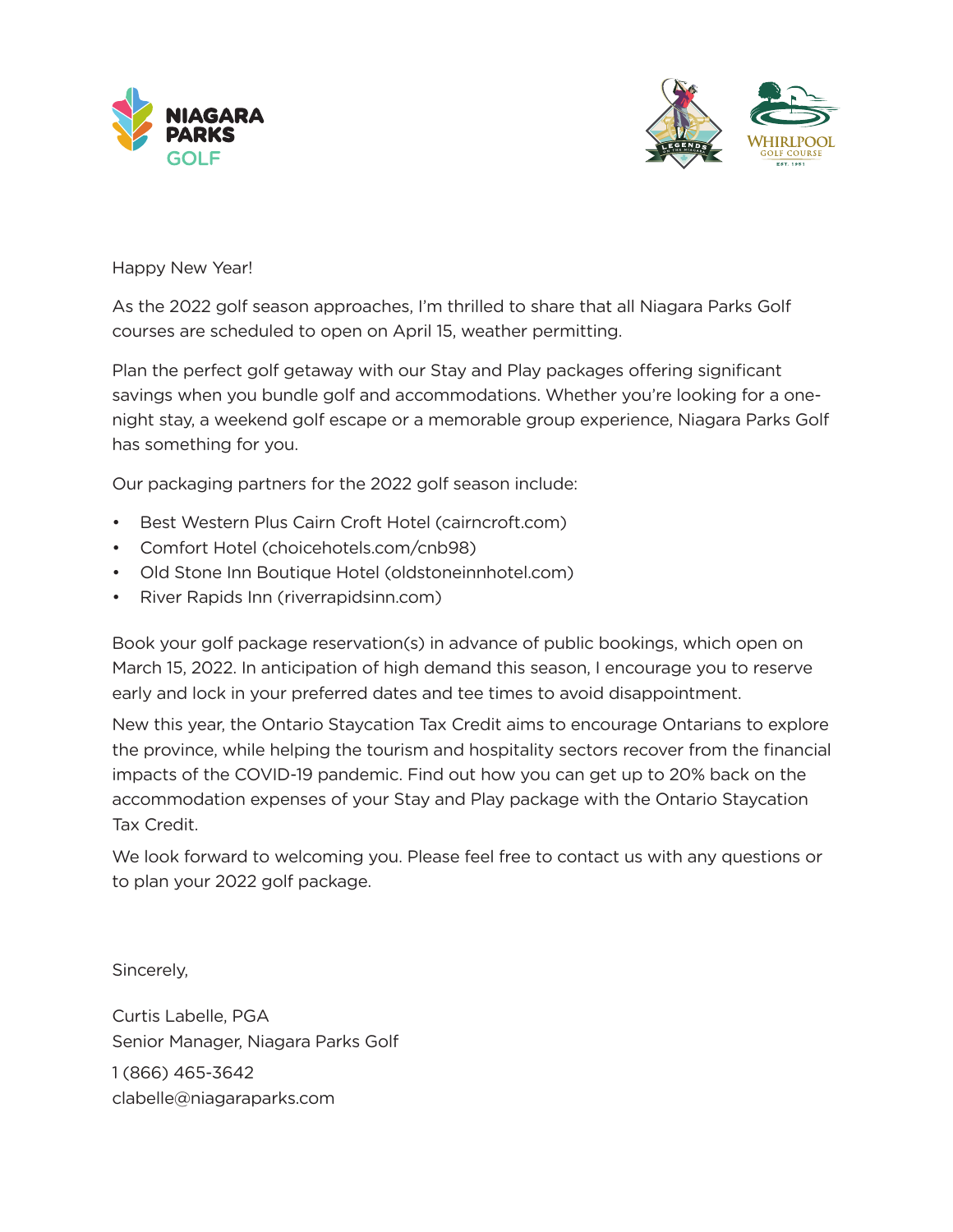# 2022 Weekday Golf Packaging Pricing

| SPRING & FALL (Open to May 13/October 11 to close) |                   |                    |  |  |
|----------------------------------------------------|-------------------|--------------------|--|--|
| Hotel                                              | 1 Night, 2 Rounds | 2 Nights, 3 Rounds |  |  |
| Best Western Plus Cairn Croft                      | \$179             | \$299              |  |  |
| Comfort Hotel Niagara Falls                        | \$181             | \$292              |  |  |
| River Rapids Inn                                   | \$188             | \$306              |  |  |
| Old Stone Inn Boutique                             | \$205             | \$340              |  |  |

| SUMMER (May 14 - October 10)  |                   |                    |  |  |
|-------------------------------|-------------------|--------------------|--|--|
| Hotel                         | 1 Night, 2 Rounds | 2 Nights, 3 Rounds |  |  |
| Best Western Plus Cairn Croft | \$239             | \$393              |  |  |
| Comfort Hotel Niagara Falls   | \$245             | \$405              |  |  |
| River Rapids Inn              | \$258             | \$431              |  |  |
| Old Stone Inn Boutique        | \$261             | \$437              |  |  |

Pricing is per person and based on a double occupancy in a standard room with two queen beds. Rate includes golf at any of Niagara Parks' three championship golf courses, cart, hotel accommodation and applicable taxes. Please contact us for information regarding single occupancy options.

## Frequently Asked Questions

#### Can I add same day replays, additional rounds, or overnight stays to my golf package?

Yes. We will be happy to provide a custom quote based on your requirements.

#### What if some people in my group have different golf and hotel requirements?

Niagara Parks' golf packages require that all golfers in the group book the same package. Any requests for customized hotel packages will be referred to the appropriate hotel partner(s).

## What if I want to stay at a hotel other than those listed?

Golfers that would like to stay at another hotel in the area are responsible for making their own arrangements separately. Niagara Parks Golf can facilitate regular tee times reservations beginning on March 15, 2022.

#### How are deposits and final payments handled?

- A group coordinator can pay for all members of the group or individual payments can be arranged.
- If the group coordinator is paying for all members of the group, a 25% deposit of the group total will be required to proceed with the booking. The balance will automatically be charged to the credit card on file approximately 14 days prior to arrival.
- If golfers would like to pay individually, we will take the individual package rate of the group coordinator as the deposit for the group. Once the package is confirmed, the remaining golfers must call Niagara Parks to provide their credit card details and complete their payment. The credit cards on file will be charged approximately 14 days prior to arrival.
- We reserve the right to cancel any bookings and/or individual members of the group if full payment is not received prior to arrival.
- Please note we are a cashless facility. Payments for all services at Niagara Parks golf courses are debit and credit card only.